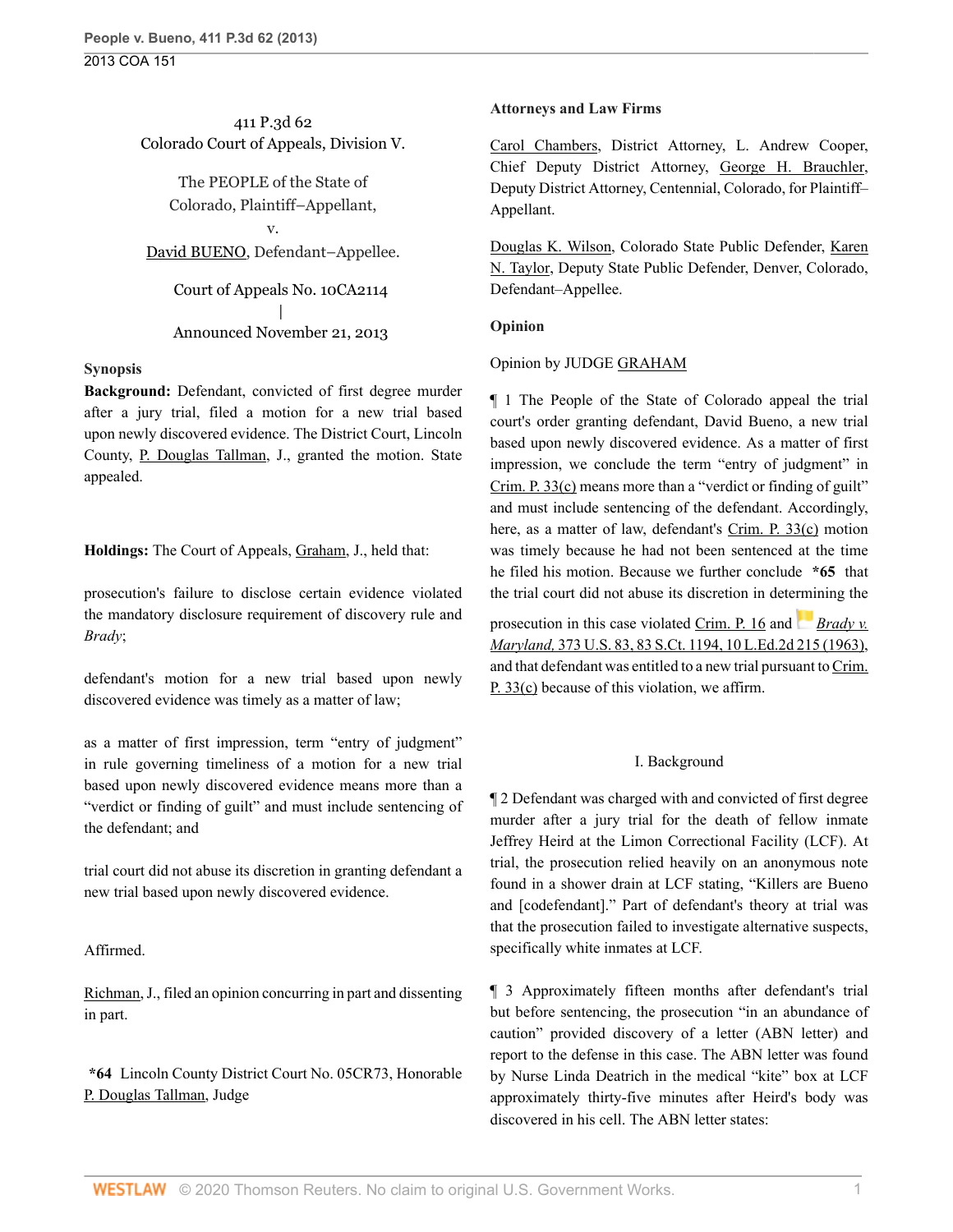Let it be known to all, The Aryan Nation along with the neo nazi skinheads hereby decree that all men of the white race who refuse to accept their proud race will hereby be exterminated. We hereby

select two to begin the extermination process

M. Nowlin and A. "Cueball" Latner. To begin

with there are three to choose from

LU–1 Sorenson has out lived his worth

LU–2 "Santa Clause" Parrish is worthless

LU 6 Hollenbeck need to be taught a lesson

The list continues but for now these are to be done soon.

[Illegible signature]

....

[Backward swastika] ABN

Nurse Deatrich filed an employee incident report about the discovery of the ABN letter (Deatrich report).

¶ 4 Two days after the ABN letter was discovered, inmate David Hollenbeck, a listed target, suffered cardiac distress and was taken to Denver General Hospital, where he died. Hollenbeck was observed to have suffered blunt force trauma to his chest but an autopsy revealed his death was caused by a [pulmonary embolism](http://www.westlaw.com/Link/Document/FullText?entityType=disease&entityId=Ic33f6c66475411db9765f9243f53508a&originationContext=document&transitionType=DocumentItem&contextData=(sc.Default)&vr=3.0&rs=cblt1.0).

¶ 5 Lieutenant Timothy Smelser, a gang intelligence officer at LCF, wrote a report about Hollenbeck which specifically referenced Heird's death and the discovery of the ABN letter (Smelser report). In Lieutenant Smelser's opinion, Heird's death and Hollenbeck's death were likely connected. The Smelser report was also not provided to the defense until more than fifteen months after defendant was convicted at trial.

¶ 6 It is undisputed that copies of the ABN letter and the Deatrich report were contained in the working file of Deputy District Attorney Robert Watson, the original prosecutor working on defendant's case. Thus, the prosecution had this information sometime in 2004 but did not provide it to defendant until July 2009. However, defense counsel were

allowed to review records at LCF in May 2007, where the originals of the ABN letter and the Deatrich report are contained. Yet defense counsel did not discover either the ABN letter or the Deatrich report in 2007. Defendant's counsel learned of the ABN letter and the Deatrich report in June 2008, when counsel for a codefendant discovered the letter and report. But at the time of the material's discovery by the codefendant, defendant had already been convicted.

¶ 7 Defendant filed a motion for a new trial based upon [Crim.](http://www.westlaw.com/Link/Document/FullText?findType=L&pubNum=1005376&cite=COSTRCRPR33&originatingDoc=I02f4eb53529f11e39ac8bab74931929c&refType=LQ&originationContext=document&vr=3.0&rs=cblt1.0&transitionType=DocumentItem&contextData=(sc.Default)) [P. 33\(c\)](http://www.westlaw.com/Link/Document/FullText?findType=L&pubNum=1005376&cite=COSTRCRPR33&originatingDoc=I02f4eb53529f11e39ac8bab74931929c&refType=LQ&originationContext=document&vr=3.0&rs=cblt1.0&transitionType=DocumentItem&contextData=(sc.Default)) and the prosecution's "extraordinary violation of *[Brady v. Maryland](http://www.westlaw.com/Link/Document/FullText?findType=Y&serNum=1963125353&pubNum=0000780&originatingDoc=I02f4eb53529f11e39ac8bab74931929c&refType=RP&originationContext=document&vr=3.0&rs=cblt1.0&transitionType=DocumentItem&contextData=(sc.Default)).*" In his brief in support of the motion, defendant requested a new trial because the ABN letter, the Deatrich report, and the Smelser report were not d[isclo](https://1.next.westlaw.com/Link/RelatedInformation/Flag?documentGuid=I236bf5969c1e11d9bdd1cfdd544ca3a4&transitionType=InlineKeyCiteFlags&originationContext=docHeaderFlag&Rank=0&contextData=(sc.Default) )sed to

the defense in violation of Crim. P.  $16(I)(a)(2)$  and *[Brady](http://www.westlaw.com/Link/Document/FullText?findType=Y&serNum=1963125353&pubNum=0000780&originatingDoc=I02f4eb53529f11e39ac8bab74931929c&refType=RP&originationContext=document&vr=3.0&rs=cblt1.0&transitionType=DocumentItem&contextData=(sc.Default))*. The court held hearings on defendant's motion and in a written order granted defendant a new trial pursuant to [Crim. P. 33.](http://www.westlaw.com/Link/Document/FullText?findType=L&pubNum=1005376&cite=COSTRCRPR33&originatingDoc=I02f4eb53529f11e39ac8bab74931929c&refType=LQ&originationContext=document&vr=3.0&rs=cblt1.0&transitionType=DocumentItem&contextData=(sc.Default)) The court concluded:

**\*66** In *People v. Alejandro Perez,* co-defendant of [defendant], upon order from the trial court, the Prosecution was ordered to review the working file of Robert Watson.... Deputy District Attorney Jason Siers reported finding within the working file of former Deputy District Attorney Watson two pages (handwritten report of Linda [Deatrich] and handwritten letter) ... which were then provided to defense counsel in "an abundance of caution." (Siers Memo of 7/6/09.) The People began an immediate investigation as to whether these documents had previously been provided in discovery. These documents were disclosed to the defense July 6, 2009, approximately 15 months after [defendant's] trial.

It is important to note these two reports and the letter were in the possession of the District Attorney near the very beginning of the investigation into the death of Jeffrey Heird. These documents were never included in discovery provided by the District Attorney to the [d]efendant until some fifteen (15) months after [defendant's] trial. The originals of these documents were later discovered by District Attorney's Investigators in the Department of Correction's file at LCF.

Furthermore, on April 2, 2004, Tim Smelser, LCF gang intelligence officer, authored a report ... highlighting to the investigators the possible connections of the Jeffrey Heird death and the death of Hollenbeck. This report was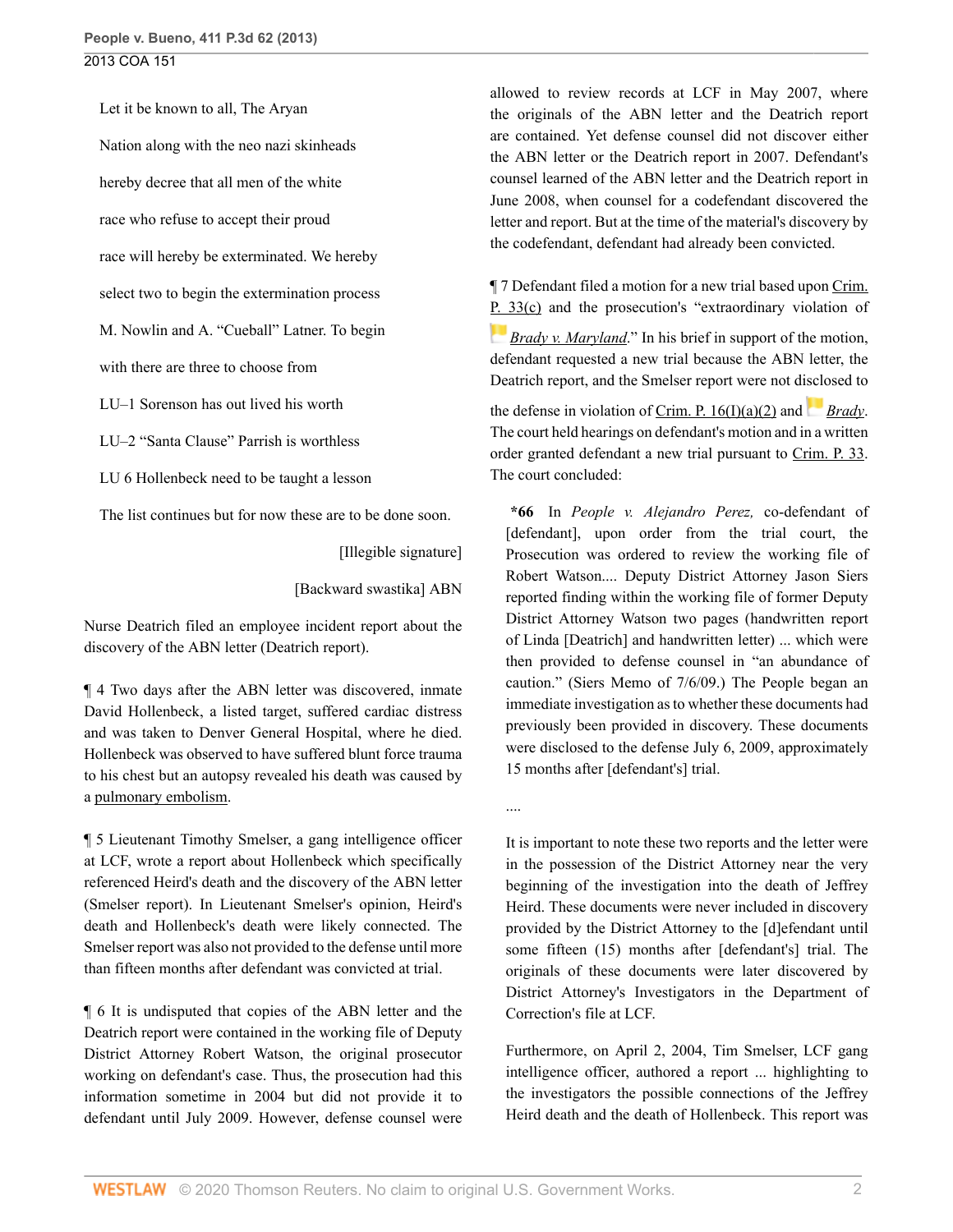not given in discovery until after the [Deatrich] report and the "ABN" letter were disclosed. Smelser testified he was responsible at the beginning of the investigation into Heird's murder to compile all relevant reports and information for the investigators. He further testified he gave his reports to all those assigned to investigate the Heird murder.

#### ....

The defense theory from the beginning was that the murder of Heird was the work of other white inmates, possibly white supremacists. The "ABN" letter of March 28, 2004, coupled with the death of inmate Hollenbeck shortly after the murder of Heird, and Investigator Smelser's voicing his suspicions and concerns provides added credibility to the defense theory. This information was not in the possession of the [d]efendant prior to or during the trial on the merits.

The defense was never able to fully develop this theory of defense for [defendant] because the Prosecutors failed to timely disclose these relevant and possibly exculpatory documents and reports. These materials were in the District Attorney's possession at the very outset of the investigation of the Heird murder. The District Attorney does not get to decide which discovery is relevant for defense purposes....

The People argue this discovery, although provided when located in July 2009 by Deputy District Attorney Siers, was available to the defense in the files held at LCF. The originals of these reports were located by investigators for the District Attorney's office in monthly incident reports which were made available and had actually been reviewed by defense counsel and/or investigators in May 2007. At the time of the May 2007 review, the defense focus was on incidents in LCF involving the use of "shanks." The defense was given the opportunity to review and copy, if requested, documents at that time, but did not locate the documents in question. Despite this "opportunity" to locate, copy, and investigate the reports and the letter in May 2007, the Court is of the opinion the Prosecution failed to comply with its obligations under [Rule 16,](http://www.westlaw.com/Link/Document/FullText?findType=L&pubNum=1005376&cite=COSTRCRPR16&originatingDoc=I02f4eb53529f11e39ac8bab74931929c&refType=LQ&originationContext=document&vr=3.0&rs=cblt1.0&transitionType=DocumentItem&contextData=(sc.Default)) Part 1. This is simply because these materials were known to the Prosecution and in their possession. Apparently, someone from the District Attorney's office made the conscious decision this information was not to be included in discovery because it was not relevant. This information was found segregated from the balance of the working file held by former Deputy District Attorney Watson. The Trial Court cannot say with certainty the District

Attorney acted in bad faith by withholding relevant and possibly exculpatory evidence. Deputy District Attorney Watson left the District **\*67** Attorney's office before formal charges were filed or hearings conducted in this matter, and after which new Deputy District Attorneys were appointed. It is apparent to the Trial Court that a conscious decision was made at some point early in this case to keep the information from the [d]efendant by separating these documents from the balance of Watson's working file.

It is the opinion and finding of the Trial Court that the failure by the Prosecution to provide this discovery when it was in the District Attorney's possession and thought to have relevance to the Heird investigation at the outset is a violation requiring a severe sanction. This discovery, whether deemed admissible or not and if investigated, could have significantly impacted the outcome of the trial, a verdict which took almost four (4) days of deliberation and required the Court giving additional instructions to the jury after hearing they were at impasse. Evidence must be of character to probably bring about acquittal. *[People](http://www.westlaw.com/Link/Document/FullText?findType=Y&serNum=1974126229&pubNum=0000661&originatingDoc=I02f4eb53529f11e39ac8bab74931929c&refType=RP&originationContext=document&vr=3.0&rs=cblt1.0&transitionType=DocumentItem&contextData=(sc.Default)) v.* [\[](https://1.next.westlaw.com/Link/RelatedInformation/Flag?documentGuid=Id9bf2b7ef38311d98ac8f235252e36df&transitionType=InlineKeyCiteFlags&originationContext=docHeaderFlag&Rank=0&contextData=(sc.Default) )*Scheidt* [\], \[ 187 Colo. 20, 528 P.2d 232 \(Colo.1974\).](http://www.westlaw.com/Link/Document/FullText?findType=Y&serNum=1974126229&pubNum=0000661&originatingDoc=I02f4eb53529f11e39ac8bab74931929c&refType=RP&originationContext=document&vr=3.0&rs=cblt1.0&transitionType=DocumentItem&contextData=(sc.Default))

*People v. Jones,* [690 P.2d 866 \(Colo.App.1984\)](http://www.westlaw.com/Link/Document/FullText?findType=Y&serNum=1984154952&pubNum=0000661&originatingDoc=I02f4eb53529f11e39ac8bab74931929c&refType=RP&originationContext=document&vr=3.0&rs=cblt1.0&transitionType=DocumentItem&contextData=(sc.Default)).

## ORDER

For the foregoing reasons, the Trial Court finds the [d]efendant's right to present a full, fair, and complete defense to the charges, his right to due process under the State and Federal constitutions, and his right to be provided all relevant and possible exculpatory evidence that might negate his guilt have been violated. Thus, the Court does now GRANT [d]efendant's motion for new trial pursuant to [Rule 33.](http://www.westlaw.com/Link/Document/FullText?findType=L&pubNum=1005376&cite=COSTRCRPR33&originatingDoc=I02f4eb53529f11e39ac8bab74931929c&refType=LQ&originationContext=document&vr=3.0&rs=cblt1.0&transitionType=DocumentItem&contextData=(sc.Default))

## II. Motion for a New Trial

¶ 8 On appeal the People contend the trial court erred in granting defendant a new trial. We disagree.

## A. [Crim. P. 16](http://www.westlaw.com/Link/Document/FullText?findType=L&pubNum=1005376&cite=COSTRCRPR16&originatingDoc=I02f4eb53529f11e39ac8bab74931929c&refType=LQ&originationContext=document&vr=3.0&rs=cblt1.0&transitionType=DocumentItem&contextData=(sc.Default)) and *Brady v. Maryland*

¶ 9 We reject the People's argument that the trial court abused its discretion i[n con](https://1.next.westlaw.com/Link/RelatedInformation/Flag?documentGuid=I236bf5969c1e11d9bdd1cfdd544ca3a4&transitionType=InlineKeyCiteFlags&originationContext=docHeaderFlag&Rank=0&contextData=(sc.Default) )cluding the prosecution violated [Crim. P.](http://www.westlaw.com/Link/Document/FullText?findType=L&pubNum=1005376&cite=COSTRCRPR16&originatingDoc=I02f4eb53529f11e39ac8bab74931929c&refType=LQ&originationContext=document&vr=3.0&rs=cblt1.0&transitionType=DocumentItem&contextData=(sc.Default))

[16\(I\)\(a\)\(2\)](http://www.westlaw.com/Link/Document/FullText?findType=L&pubNum=1005376&cite=COSTRCRPR16&originatingDoc=I02f4eb53529f11e39ac8bab74931929c&refType=LQ&originationContext=document&vr=3.0&rs=cblt1.0&transitionType=DocumentItem&contextData=(sc.Default)) and *[Brady v. Maryland](http://www.westlaw.com/Link/Document/FullText?findType=Y&serNum=1963125353&pubNum=0000780&originatingDoc=I02f4eb53529f11e39ac8bab74931929c&refType=RP&originationContext=document&vr=3.0&rs=cblt1.0&transitionType=DocumentItem&contextData=(sc.Default))* in failing to disclose the ABN letter, the Deatrich report, and the Smelser report.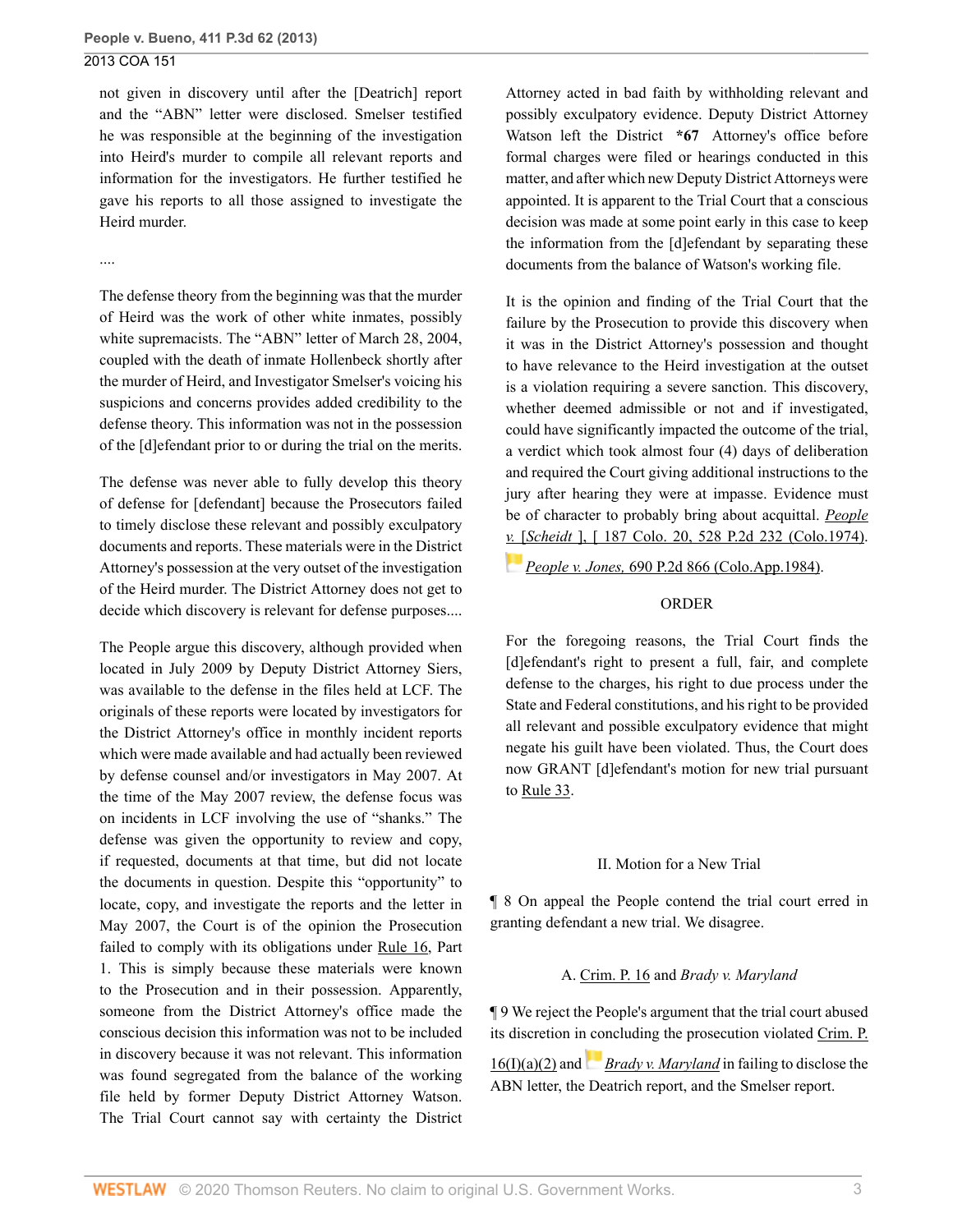#### 1. Standard of Review

¶ 10 "We review a trial court's resolution of discovery issues for an abuse of discretion." *[People in Interest of](http://www.westlaw.com/Link/Document/FullText?findType=Y&serNum=2021869789&pubNum=0004645&originatingDoc=I02f4eb53529f11e39ac8bab74931929c&refType=RP&fi=co_pp_sp_4645_316&originationContext=document&vr=3.0&rs=cblt1.0&transitionType=DocumentItem&contextData=(sc.Default)#co_pp_sp_4645_316) A.D.T.,* [232 P.3d 313, 316 \(Colo.App.2010\)](http://www.westlaw.com/Link/Document/FullText?findType=Y&serNum=2021869789&pubNum=0004645&originatingDoc=I02f4eb53529f11e39ac8bab74931929c&refType=RP&fi=co_pp_sp_4645_316&originationContext=document&vr=3.0&rs=cblt1.0&transitionType=DocumentItem&contextData=(sc.Default)#co_pp_sp_4645_316); *accord [People](http://www.westlaw.com/Link/Document/FullText?findType=Y&serNum=2026978992&pubNum=0004645&originatingDoc=I02f4eb53529f11e39ac8bab74931929c&refType=RP&originationContext=document&vr=3.0&rs=cblt1.0&transitionType=DocumentItem&contextData=(sc.Default)) v. Herrera,* [2012 COA 13, ¶ 10, 272 P.3d 1158.](http://www.westlaw.com/Link/Document/FullText?findType=Y&serNum=2026978992&pubNum=0004645&originatingDoc=I02f4eb53529f11e39ac8bab74931929c&refType=RP&originationContext=document&vr=3.0&rs=cblt1.0&transitionType=DocumentItem&contextData=(sc.Default)) We also review for abuse of discretion a trial court's decision to impose sanctions for discovery violations. *See [People v. Lee,](http://www.westlaw.com/Link/Document/FullText?findType=Y&serNum=2001158957&pubNum=0004645&originatingDoc=I02f4eb53529f11e39ac8bab74931929c&refType=RP&fi=co_pp_sp_4645_196&originationContext=document&vr=3.0&rs=cblt1.0&transitionType=DocumentItem&contextData=(sc.Default)#co_pp_sp_4645_196)* [18 P.3d 192, 196 \(Colo.2001\)](http://www.westlaw.com/Link/Document/FullText?findType=Y&serNum=2001158957&pubNum=0004645&originatingDoc=I02f4eb53529f11e39ac8bab74931929c&refType=RP&fi=co_pp_sp_4645_196&originationContext=document&vr=3.0&rs=cblt1.0&transitionType=DocumentItem&contextData=(sc.Default)#co_pp_sp_4645_196); *[People v. Loggins,](http://www.westlaw.com/Link/Document/FullText?findType=Y&serNum=1998227695&pubNum=0000661&originatingDoc=I02f4eb53529f11e39ac8bab74931929c&refType=RP&fi=co_pp_sp_661_636&originationContext=document&vr=3.0&rs=cblt1.0&transitionType=DocumentItem&contextData=(sc.Default)#co_pp_sp_661_636)* 981 P.2d [630, 636 \(Colo.App.1998\)](http://www.westlaw.com/Link/Document/FullText?findType=Y&serNum=1998227695&pubNum=0000661&originatingDoc=I02f4eb53529f11e39ac8bab74931929c&refType=RP&fi=co_pp_sp_661_636&originationContext=document&vr=3.0&rs=cblt1.0&transitionType=DocumentItem&contextData=(sc.Default)#co_pp_sp_661_636). "Because of the multiplicity of considerations involved and the uniqueness of each case, great deference is owed to trial courts in this regard, and therefore an order imposing a discovery sanction will not be disturbed on appeal unless it is manifestly arbitrary, unreasonable, or unfair." *Lee,* [18 P.3d at 196](http://www.westlaw.com/Link/Document/FullText?findType=Y&serNum=2001158957&pubNum=0004645&originatingDoc=I02f4eb53529f11e39ac8bab74931929c&refType=RP&fi=co_pp_sp_4645_196&originationContext=document&vr=3.0&rs=cblt1.0&transitionType=DocumentItem&contextData=(sc.Default)#co_pp_sp_4645_196).

#### 2. Law and Analysis

¶ 11 "It is well-settled that a prosecuting attorney has both a statutory and a constitutional obligation to disclose to the defense any material, exculpatory evidence he possesses." *Salazar v. People,* [870 P.2d 1215, 1220 \(Colo.1994\)](http://www.westlaw.com/Link/Document/FullText?findType=Y&serNum=1994064432&pubNum=0000661&originatingDoc=I02f4eb53529f11e39ac8bab74931929c&refType=RP&fi=co_pp_sp_661_1220&originationContext=document&vr=3.0&rs=cblt1.0&transitionType=DocumentItem&contextData=(sc.Default)#co_pp_sp_661_1220) (citing [Crim. P. 16\(I\)\(a\)\(2\)](http://www.westlaw.com/Link/Document/FullText?findType=L&pubNum=1005376&cite=COSTRCRPR16&originatingDoc=I02f4eb53529f11e39ac8bab74931929c&refType=LQ&originationContext=document&vr=3.0&rs=cblt1.0&transitionType=DocumentItem&contextData=(sc.Default)); *Brady,* [373 U.S. at 86–88, 83](http://www.westlaw.com/Link/Document/FullText?findType=Y&serNum=1963125353&pubNum=0000780&originatingDoc=I02f4eb53529f11e39ac8bab74931929c&refType=RP&fi=co_pp_sp_780_86&originationContext=document&vr=3.0&rs=cblt1.0&transitionType=DocumentItem&contextData=(sc.Default)#co_pp_sp_780_86) [S.Ct. 1194](http://www.westlaw.com/Link/Document/FullText?findType=Y&serNum=1963125353&pubNum=0000780&originatingDoc=I02f4eb53529f11e39ac8bab74931929c&refType=RP&fi=co_pp_sp_780_86&originationContext=document&vr=3.0&rs=cblt1.0&transitionType=DocumentItem&contextData=(sc.Default)#co_pp_sp_780_86)). "[S]uppression by the prosecution of evidence favorable to an accused upon request violates due process where the evidence is material either to guilt or to punishment, [irre](https://1.next.westlaw.com/Link/RelatedInformation/Flag?documentGuid=I236bf5969c1e11d9bdd1cfdd544ca3a4&transitionType=InlineKeyCiteFlags&originationContext=docHeaderFlag&Rank=0&contextData=(sc.Default) )spective of the good faith or bad faith of the prosecution."

## *Brady,* [373 U.S. at 87, 83 S.Ct. 1194.](http://www.westlaw.com/Link/Document/FullText?findType=Y&serNum=1963125353&pubNum=0000780&originatingDoc=I02f4eb53529f11e39ac8bab74931929c&refType=RP&fi=co_pp_sp_780_87&originationContext=document&vr=3.0&rs=cblt1.0&transitionType=DocumentItem&contextData=(sc.Default)#co_pp_sp_780_87)

Under [Crim. P. 16\(I\)\(a\)\(2\)](http://www.westlaw.com/Link/Document/FullText?findType=L&pubNum=1005376&cite=COSTRCRPR16&originatingDoc=I02f4eb53529f11e39ac8bab74931929c&refType=LQ&originationContext=document&vr=3.0&rs=cblt1.0&transitionType=DocumentItem&contextData=(sc.Default)), prosecutors in Colorado are obligated to disclose *[Brady](http://www.westlaw.com/Link/Document/FullText?findType=Y&serNum=1963125353&pubNum=0000780&originatingDoc=I02f4eb53529f11e39ac8bab74931929c&refType=RP&originationContext=document&vr=3.0&rs=cblt1.0&transitionType=DocumentItem&contextData=(sc.Default))* material to an accused even in the absence of a request by the defense. Once a dispute arises, the responsibility for determining what infor[mation](https://1.next.westlaw.com/Link/RelatedInformation/Flag?documentGuid=I179a2ec69c1f11d993e6d35cc61aab4a&transitionType=InlineKeyCiteFlags&originationContext=docHeaderFlag&Rank=0&contextData=(sc.Default) ) must be disclosed shifts to the trial court.

*See* [ *[Pennsylvania v. Ritchie,](http://www.westlaw.com/Link/Document/FullText?findType=Y&serNum=1987023336&pubNum=0000780&originatingDoc=I02f4eb53529f11e39ac8bab74931929c&refType=RP&fi=co_pp_sp_780_58&originationContext=document&vr=3.0&rs=cblt1.0&transitionType=DocumentItem&contextData=(sc.Default)#co_pp_sp_780_58)* 480 U.S. 39, 58–60, [107 S.Ct. 989, 94 L.Ed.2d 40 \(1987\)](http://www.westlaw.com/Link/Document/FullText?findType=Y&serNum=1987023336&pubNum=0000780&originatingDoc=I02f4eb53529f11e39ac8bab74931929c&refType=RP&fi=co_pp_sp_780_58&originationContext=document&vr=3.0&rs=cblt1.0&transitionType=DocumentItem&contextData=(sc.Default)#co_pp_sp_780_58) ]. Colorado courts assessing the sufficiency of the prosecution's disclosure under Crim. P.  $16(I)(a)(2)$  should evaluate the materiality [of t](https://1.next.westlaw.com/Link/RelatedInformation/Flag?documentGuid=Ic1d899979c1e11d991d0cc6b54f12d4d&transitionType=InlineKeyCiteFlags&originationContext=docHeaderFlag&Rank=0&contextData=(sc.Default) )he undisclosed information, taking guidance from the

*[Bagley](http://www.westlaw.com/Link/Document/FullText?findType=Y&serNum=1985133735&pubNum=0000780&originatingDoc=I02f4eb53529f11e39ac8bab74931929c&refType=RP&originationContext=document&vr=3.0&rs=cblt1.0&transitionType=DocumentItem&contextData=(sc.Default))* standard [that evidence is material "only if there is a reasonable probability that, had the evidence been disclosed to the defense, the result of the proceeding would have been **\*68** different. A 'reasonable probability' is a probability s[uffic](https://1.next.westlaw.com/Link/RelatedInformation/Flag?documentGuid=Ic1d899979c1e11d991d0cc6b54f12d4d&transitionType=InlineKeyCiteFlags&originationContext=docHeaderFlag&Rank=0&contextData=(sc.Default) )ient to undermine the confidence in the outcome." *[United States v. Bagley,](http://www.westlaw.com/Link/Document/FullText?findType=Y&serNum=1985133735&pubNum=0000780&originatingDoc=I02f4eb53529f11e39ac8bab74931929c&refType=RP&fi=co_pp_sp_780_682&originationContext=document&vr=3.0&rs=cblt1.0&transitionType=DocumentItem&contextData=(sc.Default)#co_pp_sp_780_682)* 473 U.S.

[667, 682, 105 S.Ct. 3375, 87 L.Ed.2d 481 \(1985\)](http://www.westlaw.com/Link/Document/FullText?findType=Y&serNum=1985133735&pubNum=0000780&originatingDoc=I02f4eb53529f11e39ac8bab74931929c&refType=RP&fi=co_pp_sp_780_682&originationContext=document&vr=3.0&rs=cblt1.0&transitionType=DocumentItem&contextData=(sc.Default)#co_pp_sp_780_682) ].

Disclosures required by Crim. P.  $16(I)(a)(2)$  should be made contemporaneously with other disclosures whenever possible. *See* II *ABA Standards for Criminal Justice* 11– 2.1(c) commentary at 11.27 (2d ed. 1980).

#### *People v. District Court,* [790 P.2d 332, 338 \(Colo.1990\)](http://www.westlaw.com/Link/Document/FullText?findType=Y&serNum=1990067930&pubNum=0000661&originatingDoc=I02f4eb53529f11e39ac8bab74931929c&refType=RP&fi=co_pp_sp_661_338&originationContext=document&vr=3.0&rs=cblt1.0&transitionType=DocumentItem&contextData=(sc.Default)#co_pp_sp_661_338);

*see [I](https://1.next.westlaw.com/Link/RelatedInformation/Flag?documentGuid=Ibbf0beaaf53c11d9b386b232635db992&transitionType=InlineKeyCiteFlags&originationContext=docHeaderFlag&Rank=0&contextData=(sc.Default) )n re Attorney C,* [47 P.3d 1167, 1171 \(Colo.2002\)](http://www.westlaw.com/Link/Document/FullText?findType=Y&serNum=2002299334&pubNum=0004645&originatingDoc=I02f4eb53529f11e39ac8bab74931929c&refType=RP&fi=co_pp_sp_4645_1171&originationContext=document&vr=3.0&rs=cblt1.0&transitionType=DocumentItem&contextData=(sc.Default)#co_pp_sp_4645_1171) ("Rule  $16(I)(a)(2)$  mandates that '[t]he prosecuting attorney shall disclose to defense counsel *any* material or information within his possession or control *which tends to negate the guilt of the accused as to the offense charg[ed](https://1.next.westlaw.com/Link/RelatedInformation/Flag?documentGuid=Ib99838a4f55011d9b386b232635db992&transitionType=InlineKeyCiteFlags&originationContext=docHeaderFlag&Rank=0&contextData=(sc.Default) ) or would*

*tend to reduce the punishment therefor.*' "); *[People v.](http://www.westlaw.com/Link/Document/FullText?findType=Y&serNum=2001340694&pubNum=0004645&originatingDoc=I02f4eb53529f11e39ac8bab74931929c&refType=RP&fi=co_pp_sp_4645_1276&originationContext=document&vr=3.0&rs=cblt1.0&transitionType=DocumentItem&contextData=(sc.Default)#co_pp_sp_4645_1276) Bradley*[, 25 P.3d 1271, 1276 \(Colo.App.2001\)](http://www.westlaw.com/Link/Document/FullText?findType=Y&serNum=2001340694&pubNum=0004645&originatingDoc=I02f4eb53529f11e39ac8bab74931929c&refType=RP&fi=co_pp_sp_4645_1276&originationContext=document&vr=3.0&rs=cblt1.0&transitionType=DocumentItem&contextData=(sc.Default)#co_pp_sp_4645_1276) ("[Crim. P. 16\(I\)](http://www.westlaw.com/Link/Document/FullText?findType=L&pubNum=1005376&cite=COSTRCRPR16&originatingDoc=I02f4eb53529f11e39ac8bab74931929c&refType=LQ&originationContext=document&vr=3.0&rs=cblt1.0&transitionType=DocumentItem&contextData=(sc.Default))

[\(a\)\(2\)](http://www.westlaw.com/Link/Document/FullText?findType=L&pubNum=1005376&cite=COSTRCRPR16&originatingDoc=I02f4eb53529f11e39ac8bab74931929c&refType=LQ&originationContext=document&vr=3.0&rs=cblt1.0&transitionType=DocumentItem&contextData=(sc.Default)) ... incorporates the holding of *[Brady v. Maryland](http://www.westlaw.com/Link/Document/FullText?findType=Y&serNum=1963125353&pubNum=0000780&originatingDoc=I02f4eb53529f11e39ac8bab74931929c&refType=RP&originationContext=document&vr=3.0&rs=cblt1.0&transitionType=DocumentItem&contextData=(sc.Default))* by requiring the prosecution to disclose to the defense any evidence within the prosecution's possession or control that tends to negate the guilt of the accused as to the offense charged, or tends to reduce the punishment therefor." (citation omitted)).

¶ 12 "There are three components to a true*[Brady](http://www.westlaw.com/Link/Document/FullText?findType=Y&serNum=1963125353&pubNum=0000780&originatingDoc=I02f4eb53529f11e39ac8bab74931929c&refType=RP&originationContext=document&vr=3.0&rs=cblt1.0&transitionType=DocumentItem&contextData=(sc.Default))* violation: The evidence at issue must be favorable to the accused, either because it is exculpatory, or because it is impeaching; that evidence must have been suppressed by the State, either [will](https://1.next.westlaw.com/Link/RelatedInformation/Flag?documentGuid=I1d1d62429c9711d993e6d35cc61aab4a&transitionType=InlineKeyCiteFlags&originationContext=docHeaderFlag&Rank=0&contextData=(sc.Default) )fully or inadvertently; and prejudice must have ensued."

# *Strickler v. Greene,* [527 U.S. 263, 281–82, 119 S.Ct. 1936,](http://www.westlaw.com/Link/Document/FullText?findType=Y&serNum=1999142645&pubNum=0000780&originatingDoc=I02f4eb53529f11e39ac8bab74931929c&refType=RP&fi=co_pp_sp_780_281&originationContext=document&vr=3.0&rs=cblt1.0&transitionType=DocumentItem&contextData=(sc.Default)#co_pp_sp_780_281) [144 L.Ed.2d 286 \(1999\)](http://www.westlaw.com/Link/Document/FullText?findType=Y&serNum=1999142645&pubNum=0000780&originatingDoc=I02f4eb53529f11e39ac8bab74931929c&refType=RP&fi=co_pp_sp_780_281&originationContext=document&vr=3.0&rs=cblt1.0&transitionType=DocumentItem&contextData=(sc.Default)#co_pp_sp_780_281).

¶ 13 Here, as noted, the trial court found that "the failure by the Prosecution to provide ... discovery when it was in the District Attorney's possession and thought to have relevance to the Heird investigation at the outset is a violation requiring a severe sanction." Thus, the court concluded defendant's "right to present a full, fair, and complete defense to the charges, his right to due process ... and his right to be provided all relevant and possible exculpatory evidence that might negate his guilt" were violated and the remedy was to grant defendant a new trial.

¶ 14 We perceive no abuse of discretion in this ruling. The trial court's determination that the prosecution violated [Crim.](http://www.westlaw.com/Link/Document/FullText?findType=L&pubNum=1005376&cite=COSTRCRPR16&originatingDoc=I02f4eb53529f11e39ac8bab74931929c&refType=LQ&originationContext=document&vr=3.0&rs=cblt1.0&transitionType=DocumentItem&contextData=(sc.Default)) [P. 16](http://www.westlaw.com/Link/Document/FullText?findType=L&pubNum=1005376&cite=COSTRCRPR16&originatingDoc=I02f4eb53529f11e39ac8bab74931929c&refType=LQ&originationContext=document&vr=3.0&rs=cblt1.0&transitionType=DocumentItem&contextData=(sc.Default)) is supported by the record. The trial court evaluated the materiality of the ABN letter, the Deatrich report, and the Smelser report and concluded this information "could have significantly impacted the outcome of the trial." *See People v. Jowell,* [199 P.3d 38, 47 \(Colo.App.2008\)](http://www.westlaw.com/Link/Document/FullText?findType=Y&serNum=2014844270&pubNum=0004645&originatingDoc=I02f4eb53529f11e39ac8bab74931929c&refType=RP&fi=co_pp_sp_4645_47&originationContext=document&vr=3.0&rs=cblt1.0&transitionType=DocumentItem&contextData=(sc.Default)#co_pp_sp_4645_47) ("To obtain a new trial for a discovery violation, the defendant must show a reasonable likelihood that the verdict would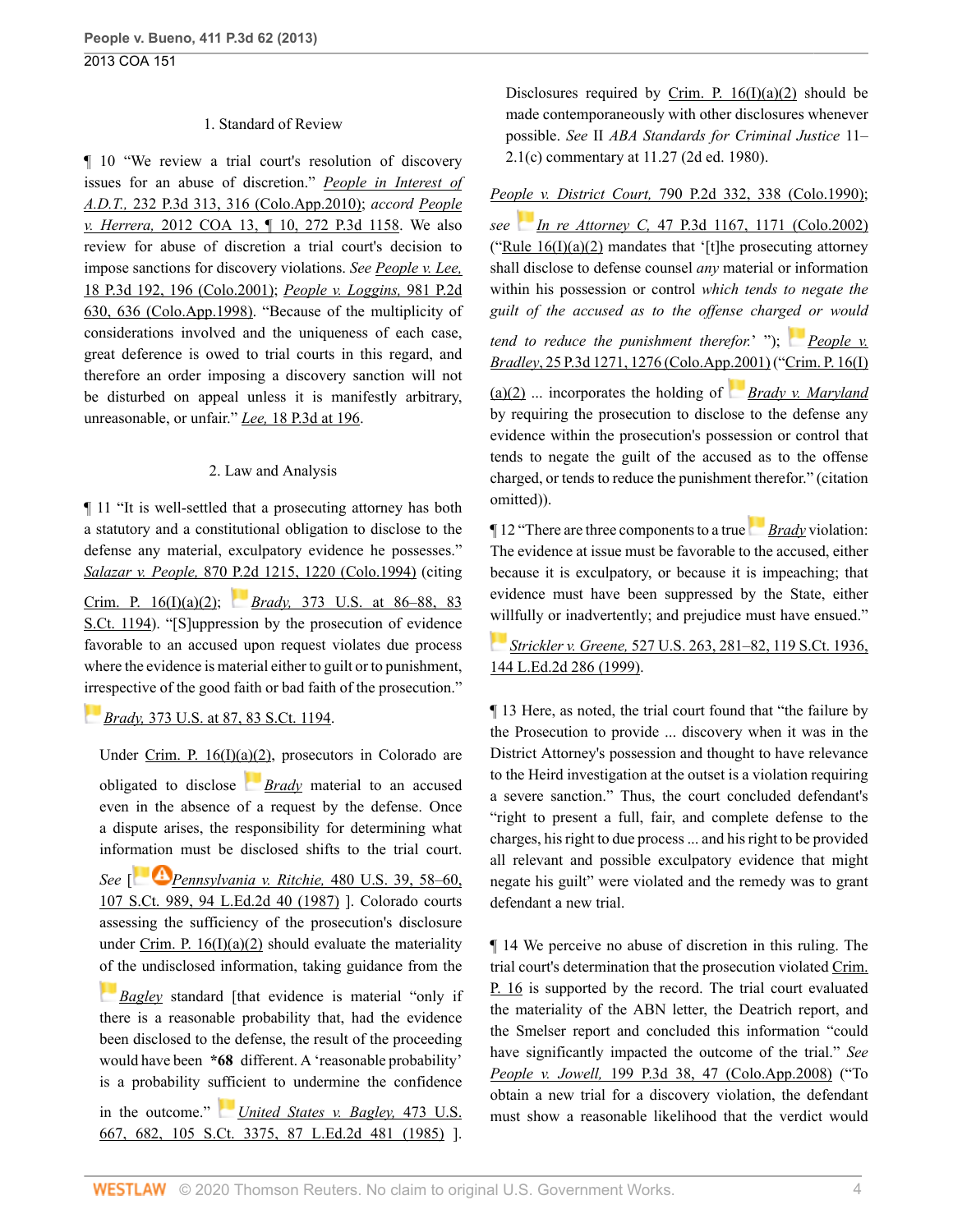have been different had the pertinent information been disclosed before trial."); *[People v. Banuelos,](http://www.westlaw.com/Link/Document/FullText?findType=Y&serNum=1984103809&pubNum=0000661&originatingDoc=I02f4eb53529f11e39ac8bab74931929c&refType=RP&fi=co_pp_sp_661_966&originationContext=document&vr=3.0&rs=cblt1.0&transitionType=DocumentItem&contextData=(sc.Default)#co_pp_sp_661_966)* 674 P.2d 964, [966 \(Colo.App.1983\)](http://www.westlaw.com/Link/Document/FullText?findType=Y&serNum=1984103809&pubNum=0000661&originatingDoc=I02f4eb53529f11e39ac8bab74931929c&refType=RP&fi=co_pp_sp_661_966&originationContext=document&vr=3.0&rs=cblt1.0&transitionType=DocumentItem&contextData=(sc.Default)#co_pp_sp_661_966) ("A new trial is required only if the undisclosed information might have affected the outcome of the trial. Where defendant's rights are not affected, the trial court may consider judicial economy in fashioning a remedy.").

¶ 15 Furthermore, the court correctly noted that "whether deemed admissible or not" this information should have been

disclosed pursuant to Crim. P.  $16(1)(a)(2)$ . *See [People v.](http://www.westlaw.com/Link/Document/FullText?findType=Y&serNum=2029662748&pubNum=0004645&originatingDoc=I02f4eb53529f11e39ac8bab74931929c&refType=RP&originationContext=document&vr=3.0&rs=cblt1.0&transitionType=DocumentItem&contextData=(sc.Default)) Corson,* [2013 COA 4, ¶ 18, 411 P.3d 28](http://www.westlaw.com/Link/Document/FullText?findType=Y&serNum=2029662748&pubNum=0004645&originatingDoc=I02f4eb53529f11e39ac8bab74931929c&refType=RP&originationContext=document&vr=3.0&rs=cblt1.0&transitionType=DocumentItem&contextData=(sc.Default)).

¶ 16 Nonetheless, the People argue that they complied with [Crim. P. 16](http://www.westlaw.com/Link/Document/FullText?findType=L&pubNum=1005376&cite=COSTRCRPR16&originatingDoc=I02f4eb53529f11e39ac8bab74931929c&refType=LQ&originationContext=document&vr=3.0&rs=cblt1.0&transitionType=DocumentItem&contextData=(sc.Default)) because they made this information "available" to the defense pursuant to Crim. P.  $16(I)(a)(1)$  by allowing the defense to review records at LCF in 2007, where the originals of the ABN letter and the Deatrich report are contained. However, Crim. P.  $16(I)(a)(2)$  specifically states that the prosecution "*shall disclose* " any information tending to negate the guilt of the accused. This mandatory disclosure is something more than making information "available" under Crim. P.  $16(I)(a)(1)$ . Thus, because it is undisputed that the prosecution had copies of the ABN letter and the Deatrich report in Watson's working file, it was incumbent upon the prosecution to provide this information to defendant. As the trial court noted, "[i]t is apparent ... that a conscious decision was made at some point early in this case to keep the information from the [d]efendant by separating these documents from the balance of Watson's working file." Thus, while providing defense counsel with the opportunity to review incident reports at LCF might have made that information **\*69** "available," under the circumstances here, the prosecution's failure to disclose evidence available in its own working file violated the [mand](https://1.next.westlaw.com/Link/RelatedInformation/Flag?documentGuid=I236bf5969c1e11d9bdd1cfdd544ca3a4&transitionType=InlineKeyCiteFlags&originationContext=docHeaderFlag&Rank=0&contextData=(sc.Default) )atory disclosure

requirement of Crim. P.  $16(I)(a)(2)$  and *[Brady](http://www.westlaw.com/Link/Document/FullText?findType=Y&serNum=1963125353&pubNum=0000780&originatingDoc=I02f4eb53529f11e39ac8bab74931929c&refType=RP&originationContext=document&vr=3.0&rs=cblt1.0&transitionType=DocumentItem&contextData=(sc.Default))*.

### B. [Crim. P. 33](http://www.westlaw.com/Link/Document/FullText?findType=L&pubNum=1005376&cite=COSTRCRPR33&originatingDoc=I02f4eb53529f11e39ac8bab74931929c&refType=LQ&originationContext=document&vr=3.0&rs=cblt1.0&transitionType=DocumentItem&contextData=(sc.Default))

¶ 17 The People further contend the trial court abused its discretion in failing to address in its order their argument that defendant's motion for a new trial was time barred. We conclude, as a matter of first impression, that "entry of judgment" under [Crim. P. 33\(c\)](http://www.westlaw.com/Link/Document/FullText?findType=L&pubNum=1005376&cite=COSTRCRPR33&originatingDoc=I02f4eb53529f11e39ac8bab74931929c&refType=LQ&originationContext=document&vr=3.0&rs=cblt1.0&transitionType=DocumentItem&contextData=(sc.Default)) includes both a "verdict or finding of guilt" and a defendant's sentencing, and because defendant had not been sentenced before he filed his [Crim.](http://www.westlaw.com/Link/Document/FullText?findType=L&pubNum=1005376&cite=COSTRCRPR33&originatingDoc=I02f4eb53529f11e39ac8bab74931929c&refType=LQ&originationContext=document&vr=3.0&rs=cblt1.0&transitionType=DocumentItem&contextData=(sc.Default))

[P. 33\(c\)](http://www.westlaw.com/Link/Document/FullText?findType=L&pubNum=1005376&cite=COSTRCRPR33&originatingDoc=I02f4eb53529f11e39ac8bab74931929c&refType=LQ&originationContext=document&vr=3.0&rs=cblt1.0&transitionType=DocumentItem&contextData=(sc.Default)) motion, as a matter of law defendant's motion was timely. Consequently, we reject the People's contention.

### 1. Standard of Review

¶ 18 "A trial court's decision whether to grant a new trial [und](https://1.next.westlaw.com/Link/RelatedInformation/Flag?documentGuid=Iccf77f814ba611dea82ab9f4ee295c21&transitionType=InlineKeyCiteFlags&originationContext=docHeaderFlag&Rank=0&contextData=(sc.Default) )er [Crim. P. 33\(c\)](http://www.westlaw.com/Link/Document/FullText?findType=L&pubNum=1005376&cite=COSTRCRPR33&originatingDoc=I02f4eb53529f11e39ac8bab74931929c&refType=LQ&originationContext=document&vr=3.0&rs=cblt1.0&transitionType=DocumentItem&contextData=(sc.Default)) is reviewed for abuse of discretion."

*People v. Munsey,* [232 P.3d 113, 120 \(Colo.App.2009\)](http://www.westlaw.com/Link/Document/FullText?findType=Y&serNum=2018922626&pubNum=0004645&originatingDoc=I02f4eb53529f11e39ac8bab74931929c&refType=RP&fi=co_pp_sp_4645_120&originationContext=document&vr=3.0&rs=cblt1.0&transitionType=DocumentItem&contextData=(sc.Default)#co_pp_sp_4645_120). "Interpretation of the criminal rules of procedure presents a question of law, which we review de novo." *[People v. Brosh,](http://www.westlaw.com/Link/Document/FullText?findType=Y&serNum=2029526331&pubNum=0004645&originatingDoc=I02f4eb53529f11e39ac8bab74931929c&refType=RP&originationContext=document&vr=3.0&rs=cblt1.0&transitionType=DocumentItem&contextData=(sc.Default))* [2012 COA 216M, ¶ 6, 297 P.3d 1024.](http://www.westlaw.com/Link/Document/FullText?findType=Y&serNum=2029526331&pubNum=0004645&originatingDoc=I02f4eb53529f11e39ac8bab74931929c&refType=RP&originationContext=document&vr=3.0&rs=cblt1.0&transitionType=DocumentItem&contextData=(sc.Default))

2. "Entry of Judgment" in [Crim. P. 33\(c\)](http://www.westlaw.com/Link/Document/FullText?findType=L&pubNum=1005376&cite=COSTRCRPR33&originatingDoc=I02f4eb53529f11e39ac8bab74931929c&refType=LQ&originationContext=document&vr=3.0&rs=cblt1.0&transitionType=DocumentItem&contextData=(sc.Default))

¶ 19 [Crim. P. 33\(c\)](http://www.westlaw.com/Link/Document/FullText?findType=L&pubNum=1005376&cite=COSTRCRPR33&originatingDoc=I02f4eb53529f11e39ac8bab74931929c&refType=LQ&originationContext=document&vr=3.0&rs=cblt1.0&transitionType=DocumentItem&contextData=(sc.Default)) provides:

The court may grant a defendant a new trial if required in the interests of justice. The motion for a new trial shall be in writing and shall point out with particularity the defects and errors complained of. A motion based upon newly discovered evidence or jury misconduct shall be supported by affidavits. *A motion for a new trial based upon newly discovered evidence shall be filed as soon after entry of judgment as the facts supporting it become known to the defendant,* but if a review is pending the court may grant the motion only on remand of the case. A motion for a new trial other than on the ground of newly discovered evidence shall be filed within 14 days *after verdict or finding of guilt* or within such additional time as the court may fix during the 14–day period.

### (Emphasis added.)

¶ 20 Here, the prosecution argued to the trial court that defendant's motion for a new trial was untimely because, although the prosecution did not provide defendant with copies of the ABN letter and the Deatrich report until July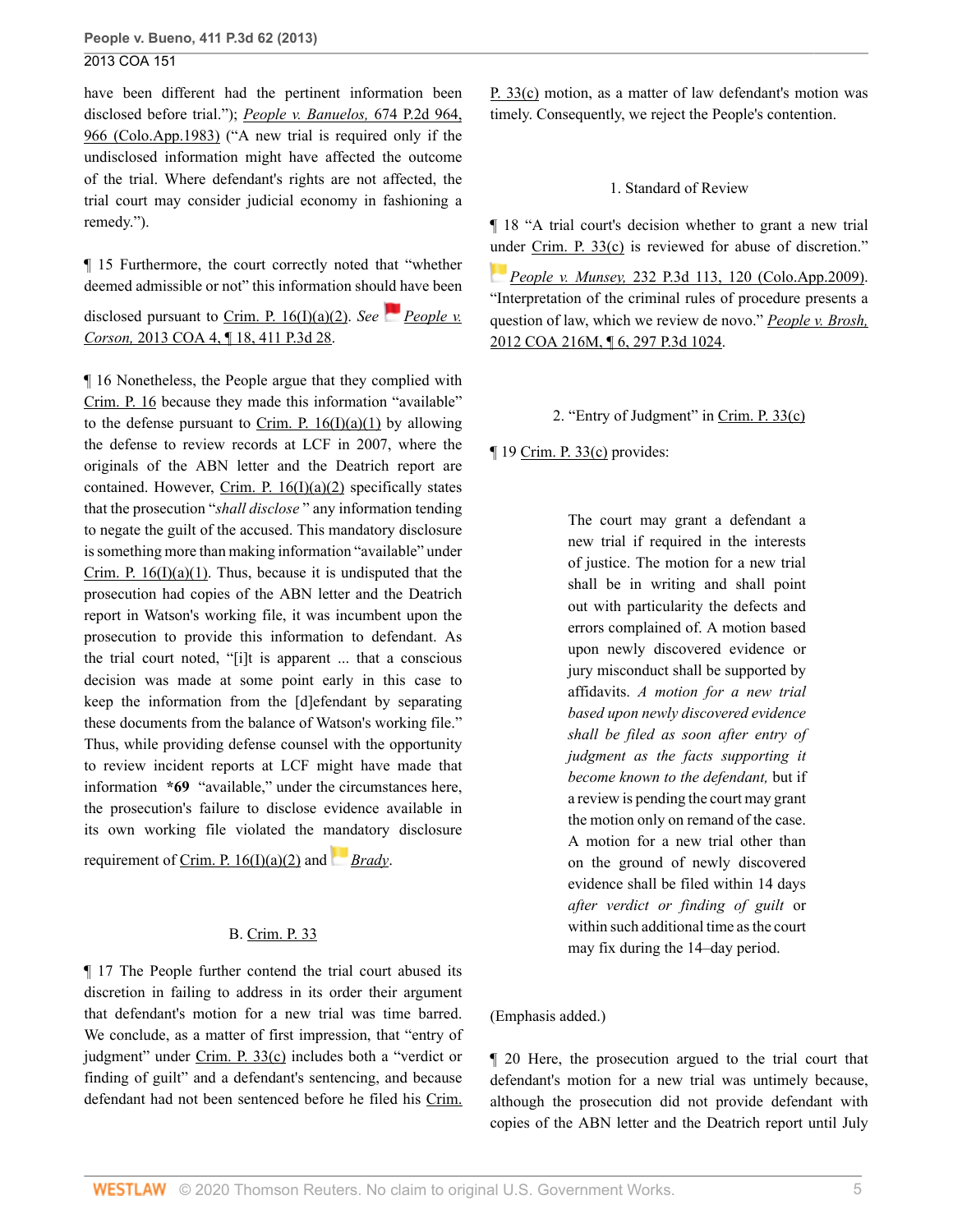2009, defense counsel had knowledge of the letter and report in June 2008 when counsel for a codefendant discovered the letter and report and informed them of its existence. Therefore, the prosecution argued that defense counsel failed to file defendant's motion for a new trial based upon newly discovered evidence as soon after entry of judgment as the facts supporting it became known to defendant. *See* [Crim. P.](http://www.westlaw.com/Link/Document/FullText?findType=L&pubNum=1005376&cite=COSTRCRPR33&originatingDoc=I02f4eb53529f11e39ac8bab74931929c&refType=LQ&originationContext=document&vr=3.0&rs=cblt1.0&transitionType=DocumentItem&contextData=(sc.Default)) [33\(c\)](http://www.westlaw.com/Link/Document/FullText?findType=L&pubNum=1005376&cite=COSTRCRPR33&originatingDoc=I02f4eb53529f11e39ac8bab74931929c&refType=LQ&originationContext=document&vr=3.0&rs=cblt1.0&transitionType=DocumentItem&contextData=(sc.Default)). Defendant argues his motion is timely as a matter of law because no "entry of judgment" occurred before he filed his motion since he had not been sentenced by the court at the time he filed his motion. We agree with defendant.

¶ 21 The plain language of [Crim. P. 33\(c\)](http://www.westlaw.com/Link/Document/FullText?findType=L&pubNum=1005376&cite=COSTRCRPR33&originatingDoc=I02f4eb53529f11e39ac8bab74931929c&refType=LQ&originationContext=document&vr=3.0&rs=cblt1.0&transitionType=DocumentItem&contextData=(sc.Default)) makes a distinction between a motion for a new trial based upon newly discovered evidence, which must be filed "as soon after *entry of judgment* as the facts supporting it become known to the defendant," and a motion for a new trial based upon any other grounds, which must be filed "within 14 days after *verdict or finding of guilt*." [Crim. P. 33\(c\)](http://www.westlaw.com/Link/Document/FullText?findType=L&pubNum=1005376&cite=COSTRCRPR33&originatingDoc=I02f4eb53529f11e39ac8bab74931929c&refType=LQ&originationContext=document&vr=3.0&rs=cblt1.0&transitionType=DocumentItem&contextData=(sc.Default)) (emphasis added). Thus, based upon the plain language of the rule, we must conclude that "entry of judgment" is different from a "verdict or finding of guilt." *Cf. Carlson v. Ferris,* [85 P.3d 504, 509 \(Colo.2003\)](http://www.westlaw.com/Link/Document/FullText?findType=Y&serNum=2003884086&pubNum=0004645&originatingDoc=I02f4eb53529f11e39ac8bab74931929c&refType=RP&fi=co_pp_sp_4645_509&originationContext=document&vr=3.0&rs=cblt1.0&transitionType=DocumentItem&contextData=(sc.Default)#co_pp_sp_4645_509) ("[T]he use of different terms signals an intent on the part of the General Assembly to afford those terms different meanings."); *[City](http://www.westlaw.com/Link/Document/FullText?findType=Y&serNum=1963124251&pubNum=0000661&originatingDoc=I02f4eb53529f11e39ac8bab74931929c&refType=RP&fi=co_pp_sp_661_800&originationContext=document&vr=3.0&rs=cblt1.0&transitionType=DocumentItem&contextData=(sc.Default)#co_pp_sp_661_800) of Aurora v. Powell,* [153 Colo. 4, 7–8, 383 P.2d 798, 800](http://www.westlaw.com/Link/Document/FullText?findType=Y&serNum=1963124251&pubNum=0000661&originatingDoc=I02f4eb53529f11e39ac8bab74931929c&refType=RP&fi=co_pp_sp_661_800&originationContext=document&vr=3.0&rs=cblt1.0&transitionType=DocumentItem&contextData=(sc.Default)#co_pp_sp_661_800) [\(1963\)](http://www.westlaw.com/Link/Document/FullText?findType=Y&serNum=1963124251&pubNum=0000661&originatingDoc=I02f4eb53529f11e39ac8bab74931929c&refType=RP&fi=co_pp_sp_661_800&originationContext=document&vr=3.0&rs=cblt1.0&transitionType=DocumentItem&contextData=(sc.Default)#co_pp_sp_661_800) ("The verdict is not a judicial determination, but rather a finding of fact which the trial court may accept or reject and utilize in formulating a judgment."); *cf.* [Fed.R.Crim.P. 33\(b\)](http://www.westlaw.com/Link/Document/FullText?findType=L&pubNum=1000598&cite=USFRCRPR33&originatingDoc=I02f4eb53529f11e39ac8bab74931929c&refType=LQ&originationContext=document&vr=3.0&rs=cblt1.0&transitionType=DocumentItem&contextData=(sc.Default)) [\(1\)-\(2\)](http://www.westlaw.com/Link/Document/FullText?findType=L&pubNum=1000598&cite=USFRCRPR33&originatingDoc=I02f4eb53529f11e39ac8bab74931929c&refType=LQ&originationContext=document&vr=3.0&rs=cblt1.0&transitionType=DocumentItem&contextData=(sc.Default)) (stating that "[a]ny motion for a new trial grounded on newly discovered evidence must be filed within 3 years *after the verdict or finding of guilty*" and "[a]ny motion for a new trial grounded on any reason other than **\*70** newly discovered evidence must be filed within 14 days *after the verdict or finding of guilty*" (emphasis added)).

¶ 22 The next logical step after a trial court has received a verdict or finding of guilt in a criminal trial is to determine the sentence to be imposed upon a defendant. *Cf.* [Crim. P.](http://www.westlaw.com/Link/Document/FullText?findType=L&pubNum=1005376&cite=COSTRCRPR32&originatingDoc=I02f4eb53529f11e39ac8bab74931929c&refType=LQ&originationContext=document&vr=3.0&rs=cblt1.0&transitionType=DocumentItem&contextData=(sc.Default)) [32\(b\)\(3\)](http://www.westlaw.com/Link/Document/FullText?findType=L&pubNum=1005376&cite=COSTRCRPR32&originatingDoc=I02f4eb53529f11e39ac8bab74931929c&refType=LQ&originationContext=document&vr=3.0&rs=cblt1.0&transitionType=DocumentItem&contextData=(sc.Default)) ("A judgment of conviction shall consist of a recital of the plea, the verdict or findings, the sentence, the finding of the amount of presentence confinement, and costs, if any are assessed against the defendant, the finding of the amount of earned time credit if the defendant has previously been placed in a community corrections program, and a statement that the defendant is required to register as a sex offender, if applicable."). Indeed,  $Crim.$  P.  $33(c)$  contemplates that if a defendant appeals his conviction, the trial court must wait until the appellate court remands the case before ruling on a motion for a new trial based on newly discovered evidence.

[Crim. P. 33\(c\)](http://www.westlaw.com/Link/Document/FullText?findType=L&pubNum=1005376&cite=COSTRCRPR33&originatingDoc=I02f4eb53529f11e39ac8bab74931929c&refType=LQ&originationContext=document&vr=3.0&rs=cblt1.0&transitionType=DocumentItem&contextData=(sc.Default)) ("A motion based upon newly discovered evidence shall be filed as soon after entry of judgment as the facts supporting it become known to the defendant, *but if a review is pending the court may grant the motion only on remand of the case.*" (emphasis added)). A defendant is only able to appeal after a final judgment, including sentencing, has been entered by the trial court. *See* [C.A.R. 1\(a\)\(1\)](http://www.westlaw.com/Link/Document/FullText?findType=L&pubNum=1005372&cite=COSTACTR1&originatingDoc=I02f4eb53529f11e39ac8bab74931929c&refType=LQ&originationContext=document&vr=3.0&rs=cblt1.0&transitionType=DocumentItem&contextData=(sc.Default)) ("An appeal to the appellate court may be taken from ... [a] final judgment of any district ... court...."); *[People v. Fisher](http://www.westlaw.com/Link/Document/FullText?findType=Y&serNum=1975128012&pubNum=0000661&originatingDoc=I02f4eb53529f11e39ac8bab74931929c&refType=RP&fi=co_pp_sp_661_1259&originationContext=document&vr=3.0&rs=cblt1.0&transitionType=DocumentItem&contextData=(sc.Default)#co_pp_sp_661_1259)*, 189 [Colo. 297, 299, 539 P.2d 1258, 1259–60 \(1975\)](http://www.westlaw.com/Link/Document/FullText?findType=Y&serNum=1975128012&pubNum=0000661&originatingDoc=I02f4eb53529f11e39ac8bab74931929c&refType=RP&fi=co_pp_sp_661_1259&originationContext=document&vr=3.0&rs=cblt1.0&transitionType=DocumentItem&contextData=(sc.Default)#co_pp_sp_661_1259) (in typical criminal appeal, the date of sentencing is the date of final judgment subject to appeal).

¶ 23 Accordingly, we conclude that "entry of judgment" in [Crim. P. 33\(c\)](http://www.westlaw.com/Link/Document/FullText?findType=L&pubNum=1005376&cite=COSTRCRPR33&originatingDoc=I02f4eb53529f11e39ac8bab74931929c&refType=LQ&originationContext=document&vr=3.0&rs=cblt1.0&transitionType=DocumentItem&contextData=(sc.Default)) means a verdict or finding of guilt *and* imposition of a sentence. Because here defendant had yet to be sentenced at the time he filed his [Crim. P. 33\(c\)](http://www.westlaw.com/Link/Document/FullText?findType=L&pubNum=1005376&cite=COSTRCRPR33&originatingDoc=I02f4eb53529f11e39ac8bab74931929c&refType=LQ&originationContext=document&vr=3.0&rs=cblt1.0&transitionType=DocumentItem&contextData=(sc.Default)) motion, we conclude his motion, as a matter of law, was timely.

¶ 24 We do not accept the People's argument that by concluding that "entry of judgment" includes more than a verdict or finding of guilt, we allow a defendant to delay filing a motion for a new trial long after the newly discovered evidence becomes known "simply because sentencing has yet to occur." We can think of no scenario under which a defendant would strategically delay such a motion when, if successful, he would receive a new trial. Nor can we think how such a delay would prejudice the prosecution. Motions for a new trial based upon newly discovered evidence are looked on "with great disfavor," *[People v. Hopper,](http://www.westlaw.com/Link/Document/FullText?findType=Y&serNum=2025628989&pubNum=0004645&originatingDoc=I02f4eb53529f11e39ac8bab74931929c&refType=RP&fi=co_pp_sp_4645_92&originationContext=document&vr=3.0&rs=cblt1.0&transitionType=DocumentItem&contextData=(sc.Default)#co_pp_sp_4645_92)* 284 P.3d [87, 92 \(Colo.App.2011\)](http://www.westlaw.com/Link/Document/FullText?findType=Y&serNum=2025628989&pubNum=0004645&originatingDoc=I02f4eb53529f11e39ac8bab74931929c&refType=RP&fi=co_pp_sp_4645_92&originationContext=document&vr=3.0&rs=cblt1.0&transitionType=DocumentItem&contextData=(sc.Default)#co_pp_sp_4645_92), and the defendant has the burden of proving a new trial is warranted under a four-part test. *[Id.](http://www.westlaw.com/Link/Document/FullText?findType=Y&serNum=2025628989&pubNum=0004645&originatingDoc=I02f4eb53529f11e39ac8bab74931929c&refType=RP&originationContext=document&vr=3.0&rs=cblt1.0&transitionType=DocumentItem&contextData=(sc.Default))*

¶ 25 We note that our interpretation of [Crim. P. 33\(c\)](http://www.westlaw.com/Link/Document/FullText?findType=L&pubNum=1005376&cite=COSTRCRPR33&originatingDoc=I02f4eb53529f11e39ac8bab74931929c&refType=LQ&originationContext=document&vr=3.0&rs=cblt1.0&transitionType=DocumentItem&contextData=(sc.Default)) does not disturb the trial court's discretion to determine whether a motion is timely once an entry of judgment has occurred. Rather, under the circumstances here, the trial court did not need to determine the timeliness of defendant's motion because defendant had yet to be sentenced, and thus, his motion was timely as a matter of law.

### 3. Law and Analysis

¶ 26 The People further contend the trial court abused its discretion in granting defendant's motion because defense counsel did not exercise reasonable diligence in trying to discover the ABN letter and the Deatrich report and this information was not "of such a character as probably to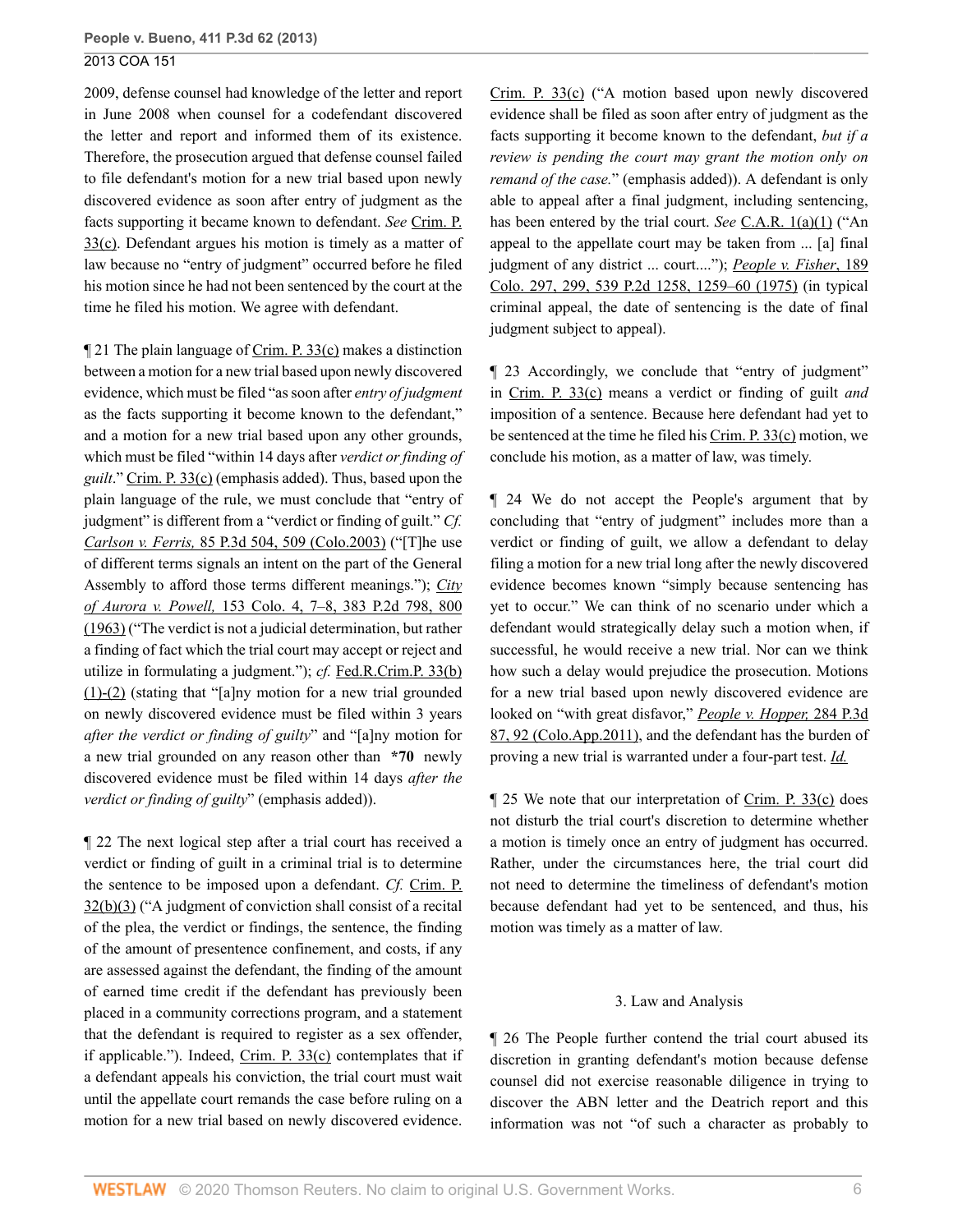[brin](https://1.next.westlaw.com/Link/RelatedInformation/Flag?documentGuid=If0c9f4c4f5a011d9bf60c1d57ebc853e&transitionType=InlineKeyCiteFlags&originationContext=docHeaderFlag&Rank=0&contextData=(sc.Default) )g about an acquittal verdict if presented at another trial."

*People v. Williams,* [827 P.2d 612, 614 \(Colo.App.1992\)](http://www.westlaw.com/Link/Document/FullText?findType=Y&serNum=1992051519&pubNum=0000661&originatingDoc=I02f4eb53529f11e39ac8bab74931929c&refType=RP&fi=co_pp_sp_661_614&originationContext=document&vr=3.0&rs=cblt1.0&transitionType=DocumentItem&contextData=(sc.Default)#co_pp_sp_661_614). We disagree.

¶ 27 " 'The court may grant a defe[nda](https://1.next.westlaw.com/Link/RelatedInformation/Flag?documentGuid=Iccf77f814ba611dea82ab9f4ee295c21&transitionType=InlineKeyCiteFlags&originationContext=docHeaderFlag&Rank=0&contextData=(sc.Default) )nt a new trial if required in the interests of justice.' " *Munsey,* [232 P.3d](http://www.westlaw.com/Link/Document/FullText?findType=Y&serNum=2018922626&pubNum=0004645&originatingDoc=I02f4eb53529f11e39ac8bab74931929c&refType=RP&fi=co_pp_sp_4645_121&originationContext=document&vr=3.0&rs=cblt1.0&transitionType=DocumentItem&contextData=(sc.Default)#co_pp_sp_4645_121) at  $121$  (quoting [Crim. P. 33\(c\)\)](http://www.westlaw.com/Link/Document/FullText?findType=L&pubNum=1005376&cite=COSTRCRPR33&originatingDoc=I02f4eb53529f11e39ac8bab74931929c&refType=LQ&originationContext=document&vr=3.0&rs=cblt1.0&transitionType=DocumentItem&contextData=(sc.Default)). "A motion for a new trial may be b[ased](https://1.next.westlaw.com/Link/RelatedInformation/Flag?documentGuid=Iccf77f814ba611dea82ab9f4ee295c21&transitionType=InlineKeyCiteFlags&originationContext=docHeaderFlag&Rank=0&contextData=(sc.Default) ) on newly discovered evidence or on other grounds." *[Id.](http://www.westlaw.com/Link/Document/FullText?findType=Y&serNum=2018922626&pubNum=0004645&originatingDoc=I02f4eb53529f11e39ac8bab74931929c&refType=RP&originationContext=document&vr=3.0&rs=cblt1.0&transitionType=DocumentItem&contextData=(sc.Default))* "[T]he terms 'interests of justice' and 'newly discovered evidence' do not describe separate grounds for granting a new trial. Rather, newly discovered evidence is one example of a circumstance that can e[stab](https://1.next.westlaw.com/Link/RelatedInformation/Flag?documentGuid=Iccf77f814ba611dea82ab9f4ee295c21&transitionType=InlineKeyCiteFlags&originationContext=docHeaderFlag&Rank=0&contextData=(sc.Default) )lish that a new trial

is required in the interests of justice." *[Id](http://www.westlaw.com/Link/Document/FullText?findType=Y&serNum=2018922626&pubNum=0004645&originatingDoc=I02f4eb53529f11e39ac8bab74931929c&refType=RP&originationContext=document&vr=3.0&rs=cblt1.0&transitionType=DocumentItem&contextData=(sc.Default))*.

To succeed on a motion for a new trial based upon newly discovered evidence, the defendant must show that the evidence was discovered after the trial; that defendant **\*71** and his counsel exercised reasonable diligence to discover all possible evidence favorable to the defendant prior to and during the trial; that the newly discovered evidence is material to the issues involved, and not merely cumulative or impeaching; and lastly that the newly discovered evidence is of such a character as probably to bring about an acquittal verdict if presented at another trial.

## *[W](https://1.next.westlaw.com/Link/RelatedInformation/Flag?documentGuid=If0c9f4c4f5a011d9bf60c1d57ebc853e&transitionType=InlineKeyCiteFlags&originationContext=docHeaderFlag&Rank=0&contextData=(sc.Default) )illiams,* [827 P.2d at 614](http://www.westlaw.com/Link/Document/FullText?findType=Y&serNum=1992051519&pubNum=0000661&originatingDoc=I02f4eb53529f11e39ac8bab74931929c&refType=RP&fi=co_pp_sp_661_614&originationContext=document&vr=3.0&rs=cblt1.0&transitionType=DocumentItem&contextData=(sc.Default)#co_pp_sp_661_614).

¶ 28 Here, the court found, with record support, that counsel did not know of the evidence until after defendant's trial and that the information was material to the issues involved. *See [id.](http://www.westlaw.com/Link/Document/FullText?findType=Y&serNum=1992051519&pubNum=0000661&originatingDoc=I02f4eb53529f11e39ac8bab74931929c&refType=RP&originationContext=document&vr=3.0&rs=cblt1.0&transitionType=DocumentItem&contextData=(sc.Default))* Further, the court concluded that it was irrelevant whether defense counsel could have discovered this evidence because the prosecution had discovered the evidence and through conscious action failed to provide that discovery to defendant. *Cf. [United States v. Torres,](http://www.westlaw.com/Link/Document/FullText?findType=Y&serNum=2019243263&pubNum=0000506&originatingDoc=I02f4eb53529f11e39ac8bab74931929c&refType=RP&fi=co_pp_sp_506_1281&originationContext=document&vr=3.0&rs=cblt1.0&transitionType=DocumentItem&contextData=(sc.Default)#co_pp_sp_506_1281)* 569 [F.3d 1277, 1281 \(10th Cir.2009\)](http://www.westlaw.com/Link/Document/FullText?findType=Y&serNum=2019243263&pubNum=0000506&originatingDoc=I02f4eb53529f11e39ac8bab74931929c&refType=RP&fi=co_pp_sp_506_1281&originationContext=document&vr=3.0&rs=cblt1.0&transitionType=DocumentItem&contextData=(sc.Default)#co_pp_sp_506_1281) (under [Fed.R.Crim.P. 33](http://www.westlaw.com/Link/Document/FullText?findType=L&pubNum=1000598&cite=USFRCRPR33&originatingDoc=I02f4eb53529f11e39ac8bab74931929c&refType=LQ&originationContext=document&vr=3.0&rs=cblt1.0&transitionType=DocumentItem&contextData=(sc.Default)), a defendant claiming a *[Brady](http://www.westlaw.com/Link/Document/FullText?findType=Y&serNum=1963125353&pubNum=0000780&originatingDoc=I02f4eb53529f11e39ac8bab74931929c&refType=RP&originationContext=document&vr=3.0&rs=cblt1.0&transitionType=DocumentItem&contextData=(sc.Default))* violation must prove that  $(1)$  the prosecution suppressed evidence,  $(2)$  the evidence was favorable to th[e d](https://1.next.westlaw.com/Link/RelatedInformation/Flag?documentGuid=I0a370268f7ff11dbb92c924f6a2d2928&transitionType=InlineKeyCiteFlags&originationContext=docHeaderFlag&Rank=0&contextData=(sc.Default) )efendant, and (3) the evidence was

material" (quoting *[United States v. Velarde,](http://www.westlaw.com/Link/Document/FullText?findType=Y&serNum=2012137811&pubNum=0000506&originatingDoc=I02f4eb53529f11e39ac8bab74931929c&refType=RP&fi=co_pp_sp_506_558&originationContext=document&vr=3.0&rs=cblt1.0&transitionType=DocumentItem&contextData=(sc.Default)#co_pp_sp_506_558)* 485 F.3d [553, 558 \(10th Cir.2007\)](http://www.westlaw.com/Link/Document/FullText?findType=Y&serNum=2012137811&pubNum=0000506&originatingDoc=I02f4eb53529f11e39ac8bab74931929c&refType=RP&fi=co_pp_sp_506_558&originationContext=document&vr=3.0&rs=cblt1.0&transitionType=DocumentItem&contextData=(sc.Default)#co_pp_sp_506_558))). Lastly, the court found that the verdict, which took almost four days of deliberation and required additional court instruction on jury impasse, could have been significantly impacted by this evidence. Indeed, the record before us reflects the prosecution relied heavily on an anonymous note that stated defendant was the killer. The Smelser report indicated a likely connection between Heird's death and Hollenbeck's death, implicating the white supremacists as alternative suspects. The court's finding is analogous to a determination that the evidence [was](https://1.next.westlaw.com/Link/RelatedInformation/Flag?documentGuid=If0c9f4c4f5a011d9bf60c1d57ebc853e&transitionType=InlineKeyCiteFlags&originationContext=docHeaderFlag&Rank=0&contextData=(sc.Default) ) of a character to probably bring about an acquittal. *See*

## *Williams,* [827 P.2d at 614](http://www.westlaw.com/Link/Document/FullText?findType=Y&serNum=1992051519&pubNum=0000661&originatingDoc=I02f4eb53529f11e39ac8bab74931929c&refType=RP&fi=co_pp_sp_661_614&originationContext=document&vr=3.0&rs=cblt1.0&transitionType=DocumentItem&contextData=(sc.Default)#co_pp_sp_661_614); *see also [People v. McNeely,](http://www.westlaw.com/Link/Document/FullText?findType=Y&serNum=2018922612&pubNum=0004645&originatingDoc=I02f4eb53529f11e39ac8bab74931929c&refType=RP&fi=co_pp_sp_4645_376&originationContext=document&vr=3.0&rs=cblt1.0&transitionType=DocumentItem&contextData=(sc.Default)#co_pp_sp_4645_376)* [222 P.3d 370, 376 \(Colo.App.2009\).](http://www.westlaw.com/Link/Document/FullText?findType=Y&serNum=2018922612&pubNum=0004645&originatingDoc=I02f4eb53529f11e39ac8bab74931929c&refType=RP&fi=co_pp_sp_4645_376&originationContext=document&vr=3.0&rs=cblt1.0&transitionType=DocumentItem&contextData=(sc.Default)#co_pp_sp_4645_376)

¶ 29 Accordingly, we conclude the trial court did not abuse its discretion in granting defendant a new trial pursuant to [Crim.](http://www.westlaw.com/Link/Document/FullText?findType=L&pubNum=1005376&cite=COSTRCRPR33&originatingDoc=I02f4eb53529f11e39ac8bab74931929c&refType=LQ&originationContext=document&vr=3.0&rs=cblt1.0&transitionType=DocumentItem&contextData=(sc.Default)) [P. 33\(c\).](http://www.westlaw.com/Link/Document/FullText?findType=L&pubNum=1005376&cite=COSTRCRPR33&originatingDoc=I02f4eb53529f11e39ac8bab74931929c&refType=LQ&originationContext=document&vr=3.0&rs=cblt1.0&transitionType=DocumentItem&contextData=(sc.Default))

#### III. Conclusion

¶ 30 The order is affirmed.

### JUDGE [NAVARRO](http://www.westlaw.com/Link/Document/FullText?findType=h&pubNum=176284&cite=0253674201&originatingDoc=I02f4eb53529f11e39ac8bab74931929c&refType=RQ&originationContext=document&vr=3.0&rs=cblt1.0&transitionType=DocumentItem&contextData=(sc.Default)) concurs.

JUDGE [RICHMAN](http://www.westlaw.com/Link/Document/FullText?findType=h&pubNum=176284&cite=0308502801&originatingDoc=I02f4eb53529f11e39ac8bab74931929c&refType=RQ&originationContext=document&vr=3.0&rs=cblt1.0&transitionType=DocumentItem&contextData=(sc.Default)) concurs in part and dissents in part.

JUDGE [RICHMAN](http://www.westlaw.com/Link/Document/FullText?findType=h&pubNum=176284&cite=0308502801&originatingDoc=I02f4eb53529f11e39ac8bab74931929c&refType=RQ&originationContext=document&vr=3.0&rs=cblt1.0&transitionType=DocumentItem&contextData=(sc.Default)) concurring in part and dissenting in part. ¶ 31 I agree with the majority's conclusion that defendant's motion was timely filed under [Crim. P. 33\(c\)](http://www.westlaw.com/Link/Document/FullText?findType=L&pubNum=1005376&cite=COSTRCRPR33&originatingDoc=I02f4eb53529f11e39ac8bab74931929c&refType=LQ&originationContext=document&vr=3.0&rs=cblt1.0&transitionType=DocumentItem&contextData=(sc.Default)), and its [ana](https://1.next.westlaw.com/Link/RelatedInformation/Flag?documentGuid=If0c9f4c4f5a011d9bf60c1d57ebc853e&transitionType=InlineKeyCiteFlags&originationContext=docHeaderFlag&Rank=0&contextData=(sc.Default) )lysis of the trial court's findings under the requirements of

*People v. Williams,* [827 P.2d 612, 614 \(Colo.App.1992\)](http://www.westlaw.com/Link/Document/FullText?findType=Y&serNum=1992051519&pubNum=0000661&originatingDoc=I02f4eb53529f11e39ac8bab74931929c&refType=RP&fi=co_pp_sp_661_614&originationContext=document&vr=3.0&rs=cblt1.0&transitionType=DocumentItem&contextData=(sc.Default)#co_pp_sp_661_614), except as to the requirement that the trial court must find that "the newly discovered evidence is of such a character as probably to bring about an acquittal verdict if presented at another trial."

¶ 32 Here, as the majority acknowledges, the trial court recited a standard "analogous to" such a determination, but I do not see any findings by the trial court as to how production of the ABN note or the DOC memorandum to defendant's counsel was of such a character that it "probably" would bring about an acquittal verdict if presented at another trial.